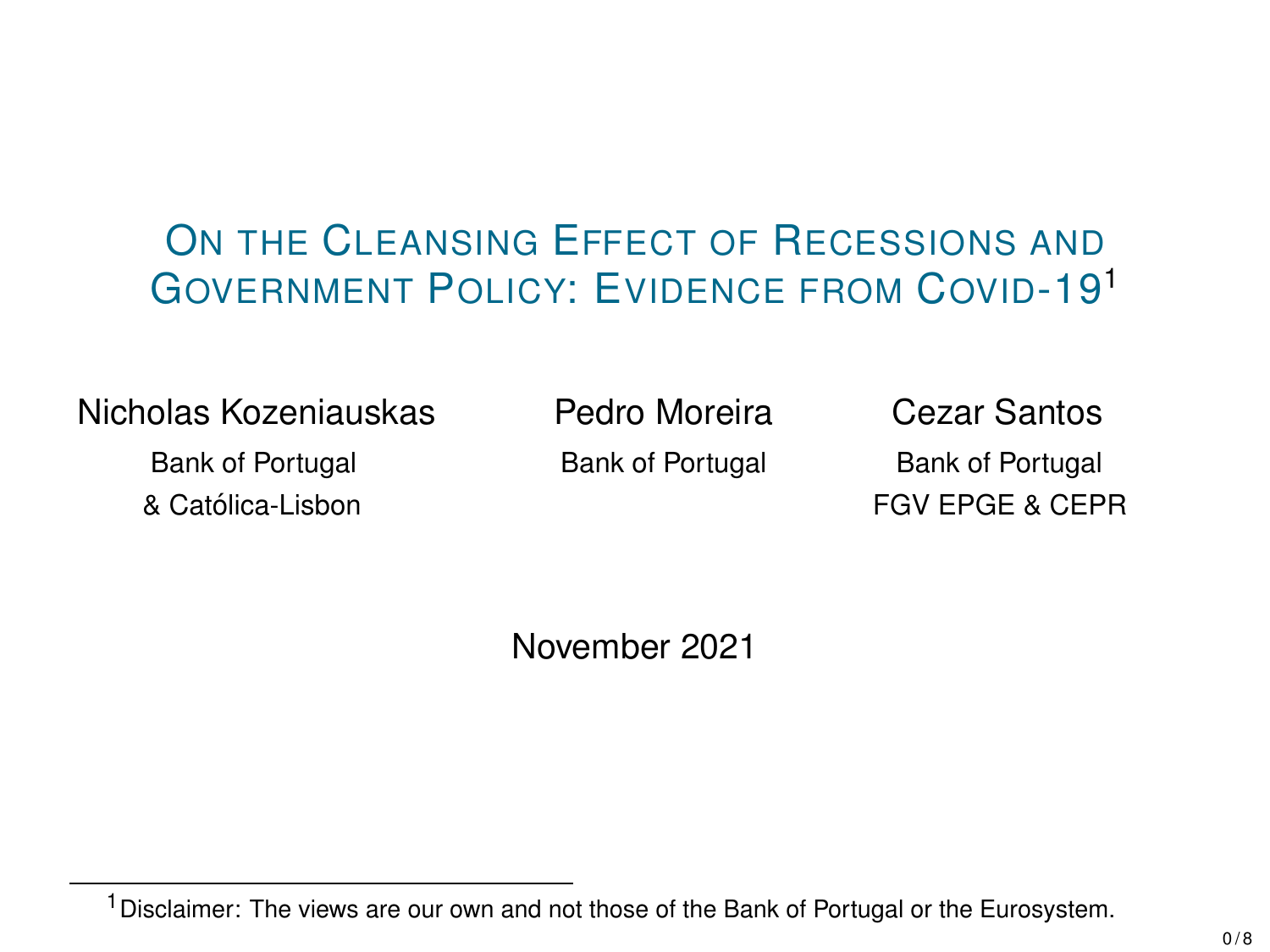# **Introduction**

### **Questions**

- Cleansing effect: do recessions reallocate resources to more productive firms?
- Does government support to firms offset this?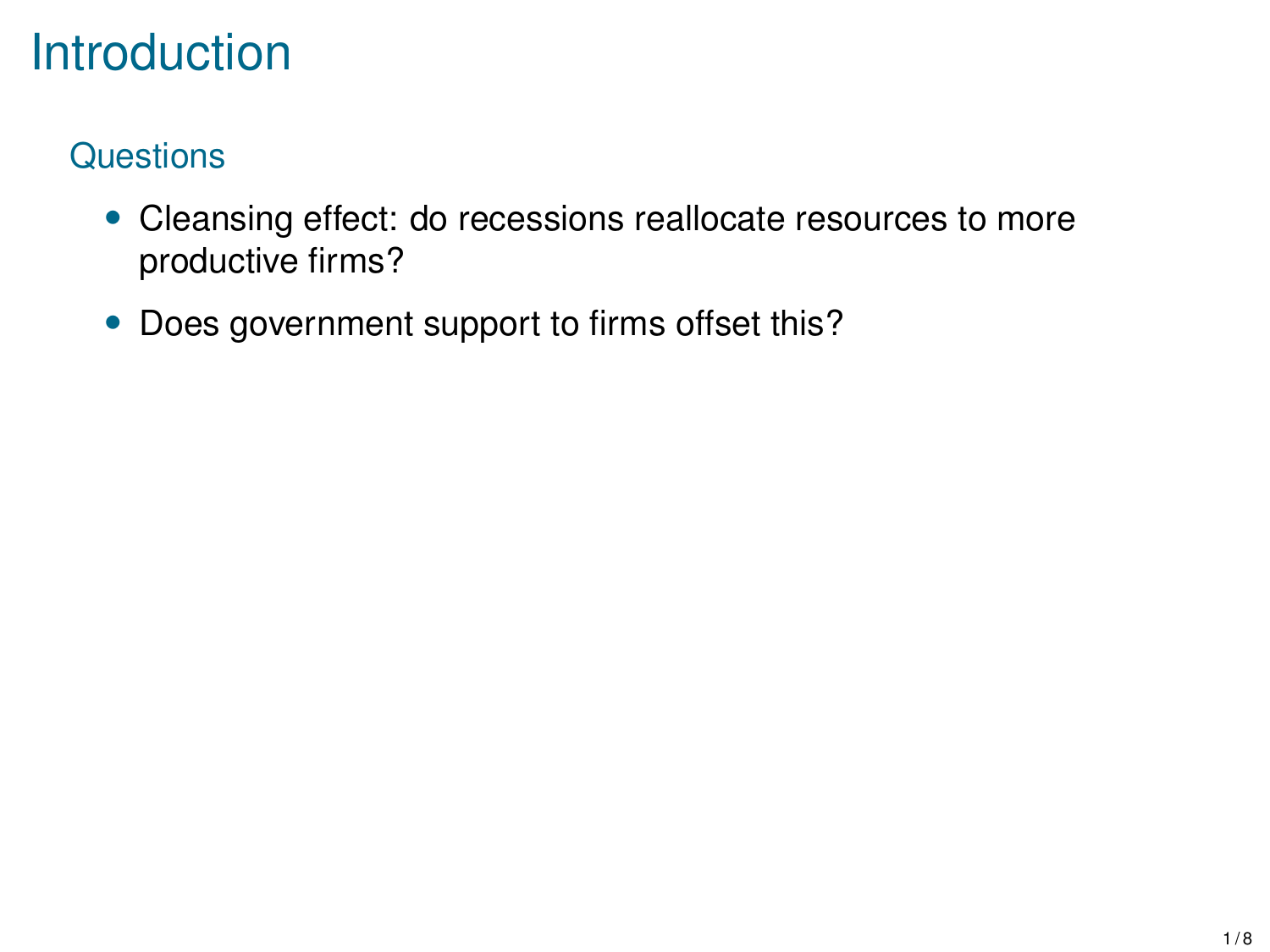# **Introduction**

### **Questions**

- Cleansing effect: do recessions reallocate resources to more productive firms?
- Does government support to firms offset this?

### **Methods**

- Empirical analysis using data on Covid-19 recession in Portugal
- Model to guide interpretation of empirical results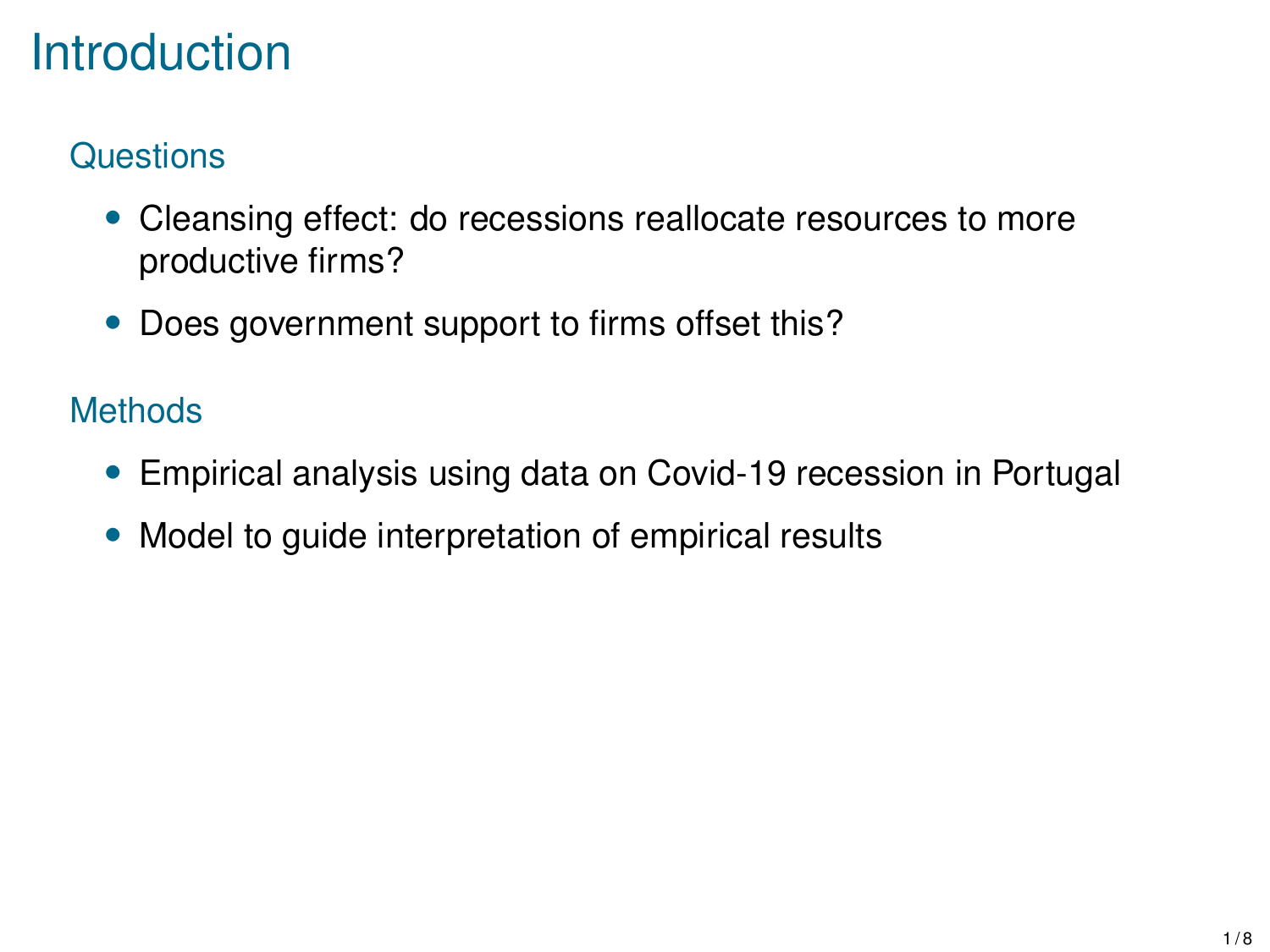# **Introduction**

### **Questions**

- Cleansing effect: do recessions reallocate resources to more productive firms?
- Does government support to firms offset this?

### **Methods**

- Empirical analysis using data on Covid-19 recession in Portugal
- Model to guide interpretation of empirical results

### **Results**

- Labor did reallocate to more productive firms
- Lower-productivity firms were more likely to use government support
- Exit did not increase and was less selective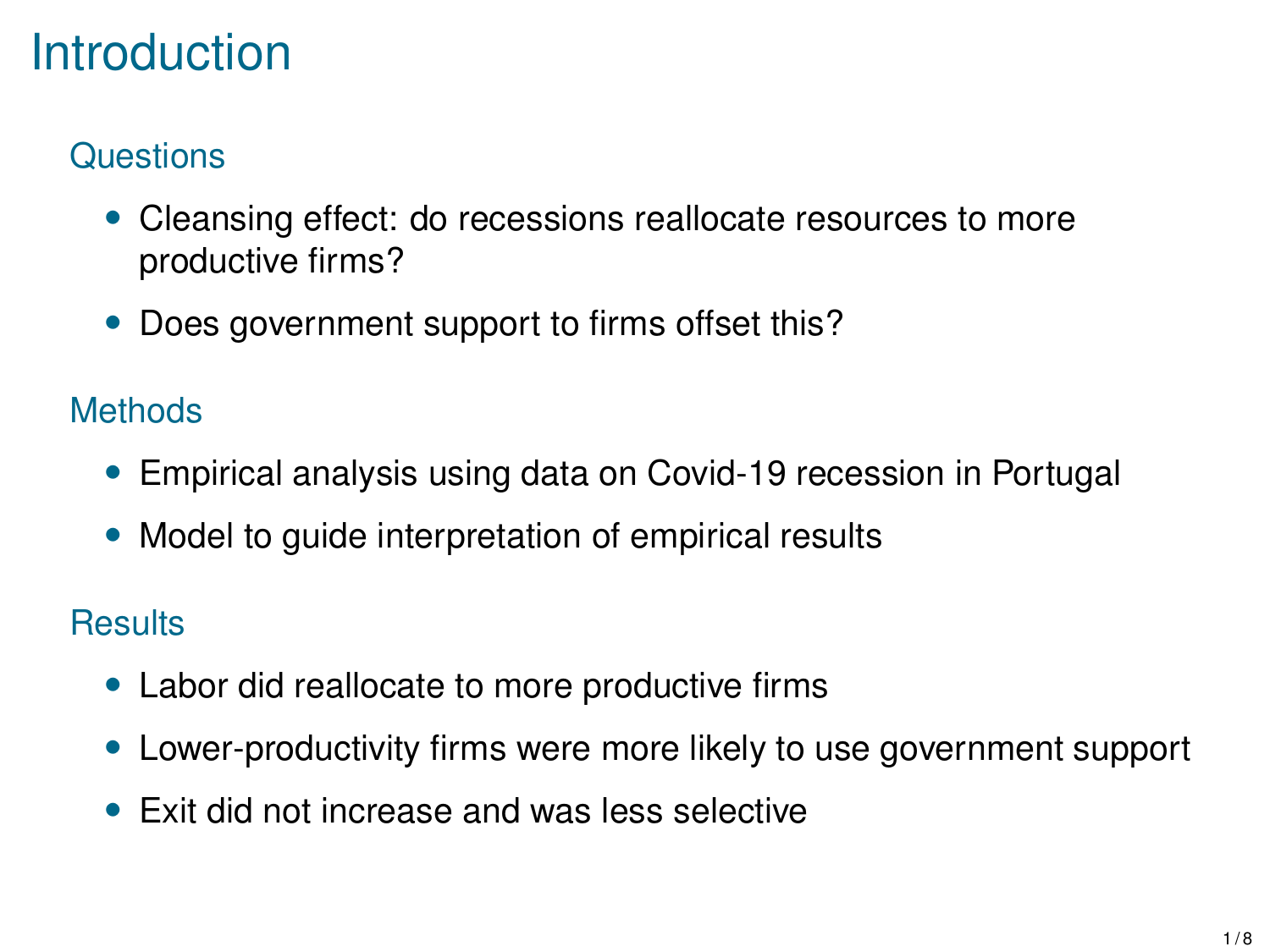### Data

#### Dataset 1: Covid-19 firm survey

- Panel survey of  $\sim$  7,000 firms for April–July 2020
- Measures impact of recession on sales and employment
- Also information on eligibility and use of government support

#### Dataset 2: Administrative balance sheet data

- Used to measure pre-recession firm characteristics
- Productivity measurement: for firm *i* in sector *s*,

$$
\ln TFP_{is} = \ln Y_{is} - \alpha_K^s K_{is} - \alpha_L^s L_{is} - \alpha_M^s M_{is}
$$

• Standardize productivity across sectors

$$
\widehat{TFP}_i = \frac{1}{\sigma^s} \Big( TFP_i - \frac{1}{N_s} \sum_{j \in S} TFP_j \Big)
$$

#### Dataset 3: Administrative data on firm creation and closure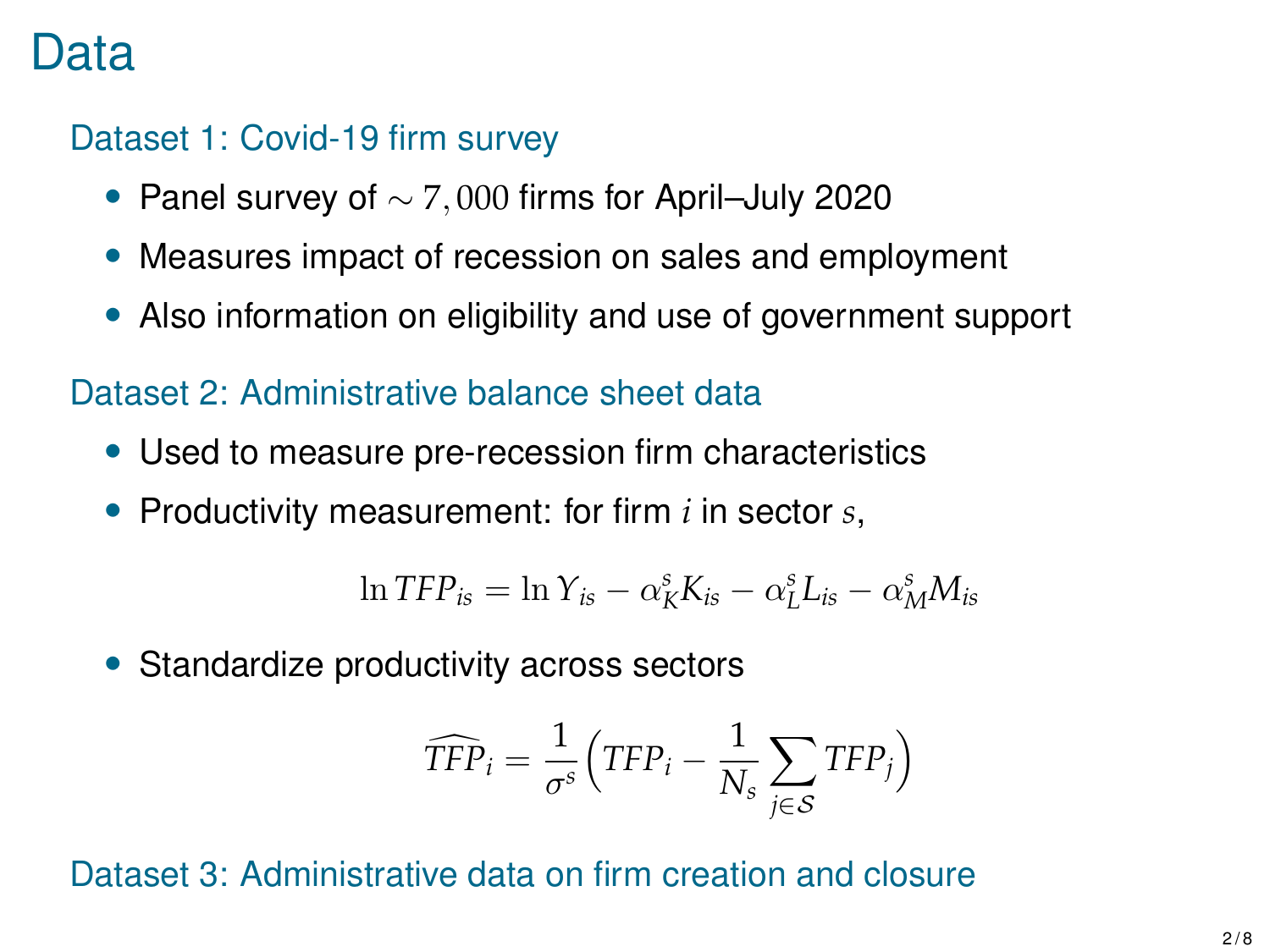# Empirical specification

Objective: assess relationship between productivity, and sales and employment outcomes during the recession

**Regression** 

$$
y_i = \beta_0 + \beta_1' \widehat{TFP}_i + \beta_2' \widehat{Markup}_i + \beta_3' \textbf{Sector}_i + \beta_4' \mathbf{X}_i + \varepsilon_i,
$$

- *y<sup>i</sup>* : sales or employment outcomes
- $\overline{TFP}_i$ : standardized productivity
- $\widehat{Markup}_i$ : standardized markup
- **Sector***<sup>i</sup>* : sector fixed effects (2-digit)
- **X***<sup>i</sup>* : controls—age, size, leverage, in Lisbon or not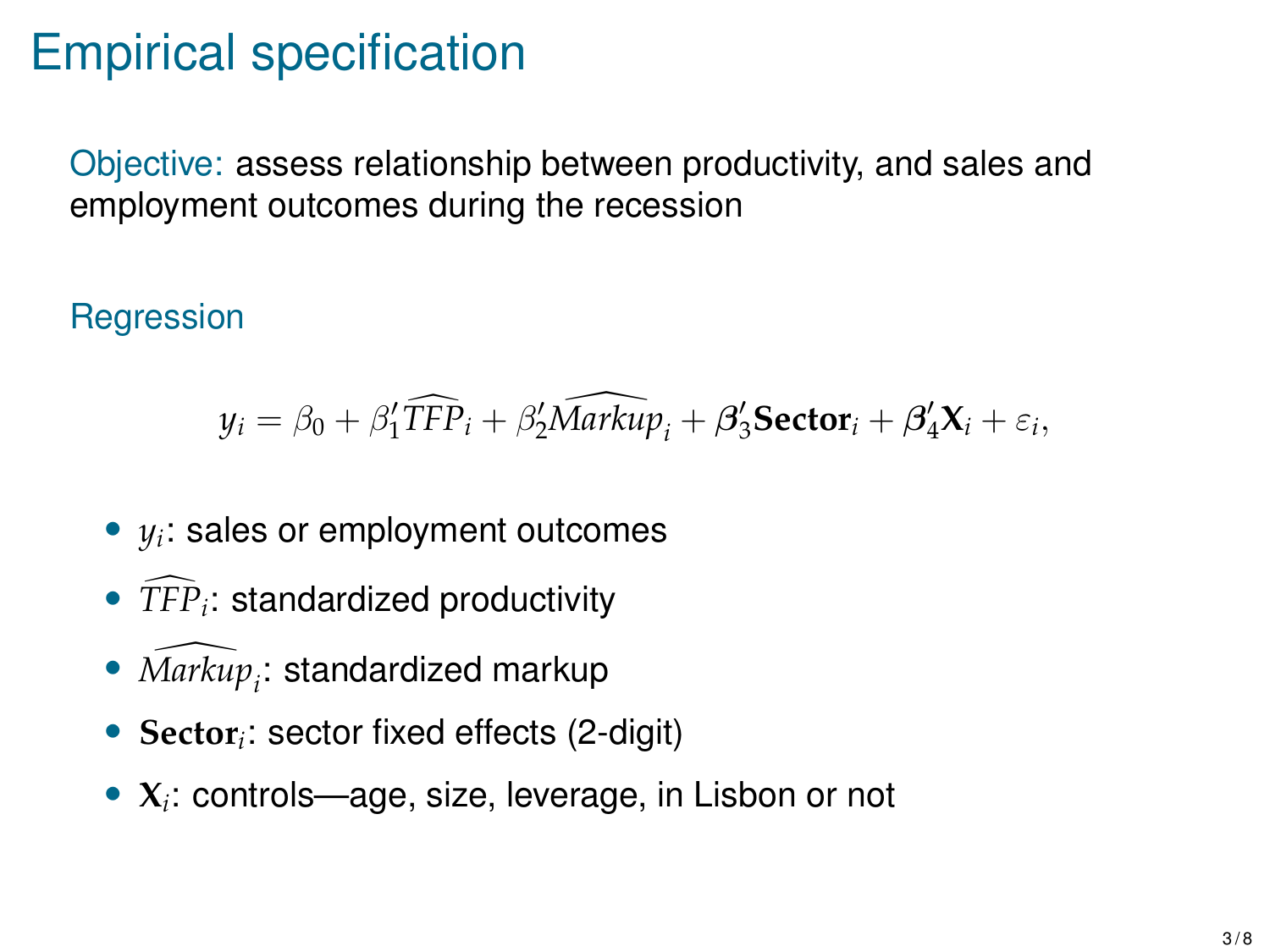# Employment effects

|            | Employment contracted $>10\%$ |                        |                        | Employment contracted $> 50\%$ |                        |                      |
|------------|-------------------------------|------------------------|------------------------|--------------------------------|------------------------|----------------------|
|            | (1)                           | (2)                    | (3)                    | (4)                            | (5)                    | (6)                  |
| $TFP_i$    | $-0.019***$<br>(0.006)        |                        | $-0.023***$<br>(0.007) | $-0.017***$<br>(0.006)         |                        | $-0.011*$<br>(0.007) |
| TFP Q2     |                               | 0.017<br>(0.017)       |                        |                                | $-0.001$<br>(0.016)    |                      |
| TFP Q3     |                               | 0.023<br>(0.017)       |                        |                                | $-0.008$<br>(0.016)    |                      |
| TFP Q4     |                               | $-0.056***$<br>(0.017) |                        |                                | $-0.046***$<br>(0.016) |                      |
| $Markup_i$ |                               |                        | 0.006<br>(0.007)       |                                |                        | $-0.010$<br>(0.007)  |
| Obs.       | 6499                          | 6499                   | 6486                   | 6499                           | 6499                   | 6486                 |
| $R^2$      | 0.053                         | 0.055                  | 0.053                  | 0.076                          | 0.077                  | 0.076                |

- Higher productivity firms less likely to have employment contractions
- Robust to controlling for government employment support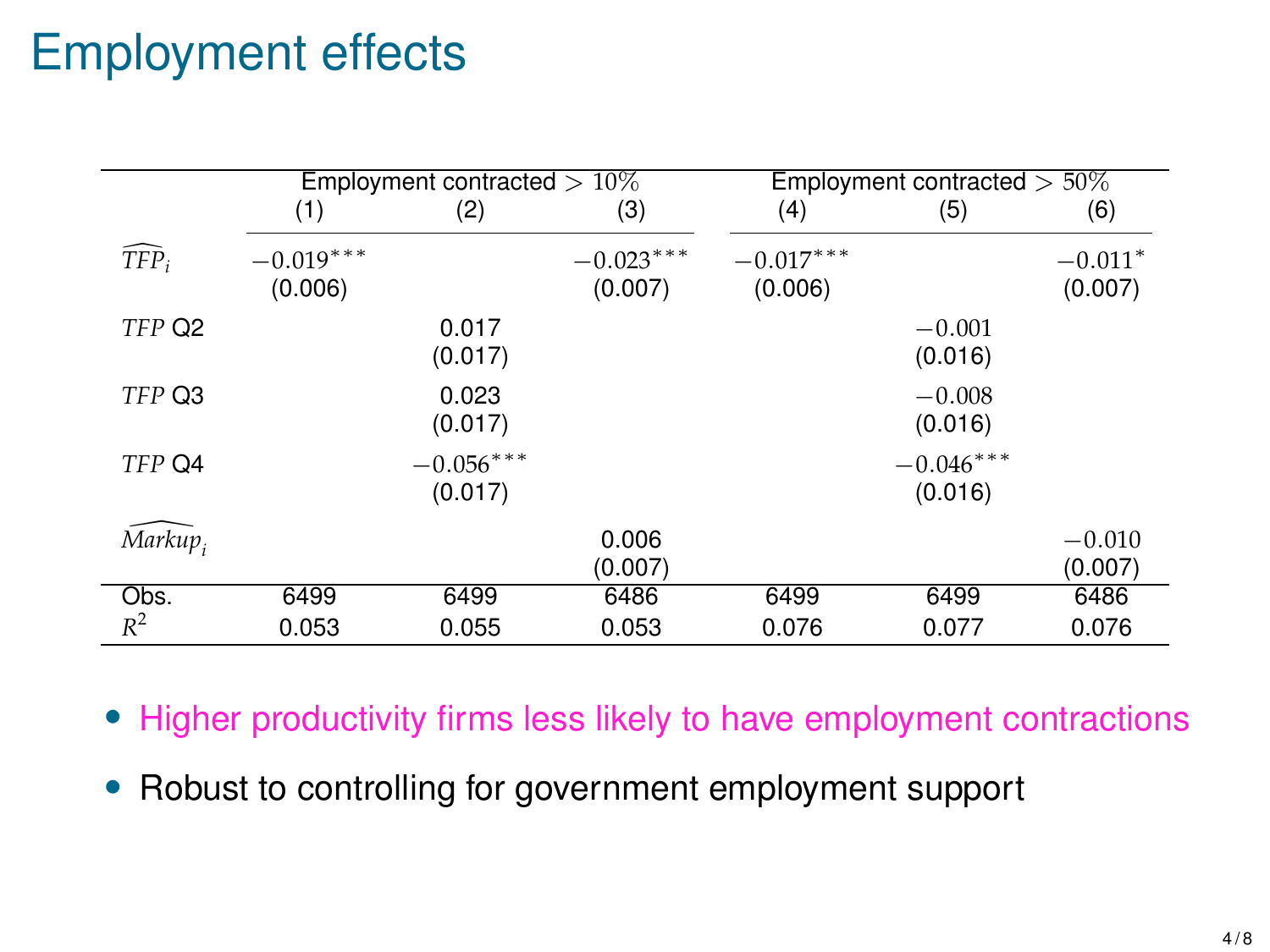## Sales effects

|                  |                  | Sales contracted $>10\%$ |                       |                        | Sales contracted $> 50\%$ |                        |  |
|------------------|------------------|--------------------------|-----------------------|------------------------|---------------------------|------------------------|--|
|                  | (1)              | (2)                      | (3)                   | (4)                    | (5)                       | (6)                    |  |
| $TFP_i$          | 0.006<br>(0.005) |                          | $0.013***$<br>(0.006) | $-0.016***$<br>(0.006) |                           | $-0.001$<br>(0.007)    |  |
| TFP Q2           |                  | 0.016<br>(0.014)         |                       |                        | $-0.002$<br>(0.017)       |                        |  |
| TFP Q3           |                  | $0.027**$<br>(0.014)     |                       |                        | $-0.009$<br>(0.017)       |                        |  |
| TFP Q4           |                  | 0.022<br>(0.014)         |                       |                        | $-0.027$<br>(0.017)       |                        |  |
| $\bar{M}$ arkup, |                  |                          | $-0.015**$<br>(0.006) |                        |                           | $-0.031***$<br>(0.007) |  |
| Obs.             | 6378             | 6378                     | 6366                  | 6378                   | 6378                      | 6366                   |  |
| $R^2$            | 0.028            | 0.029                    | 0.029                 | 0.064                  | 0.064                     | 0.067                  |  |

- Small differences in sales across the productivity distribution
- Markups more relevant for sales than employment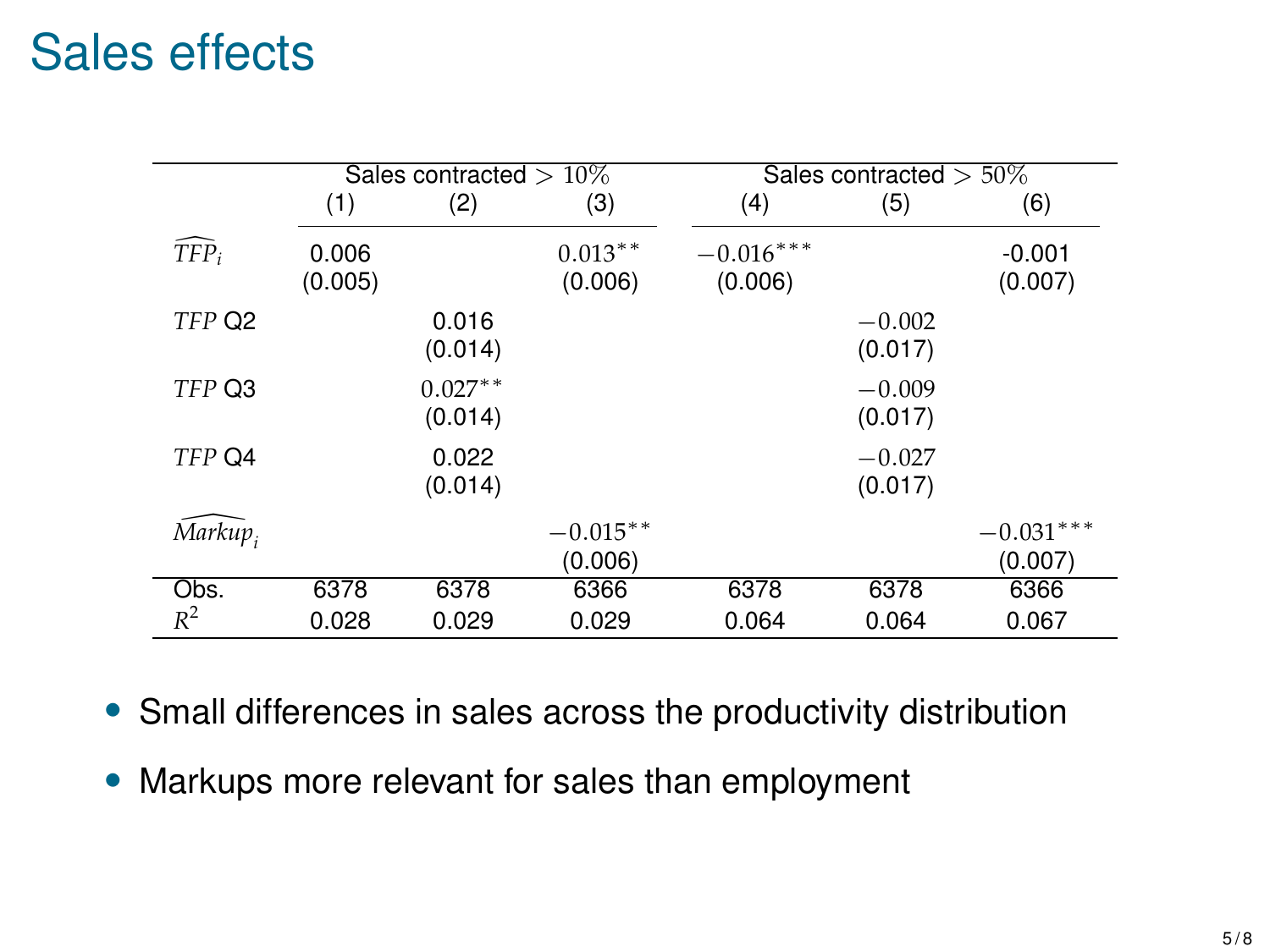# Takeup of government support

### **Specification**

 $y_i = \beta_0 + \beta'_1 \widehat{TFP}_i + \beta'_2 \widehat{Markup}_i + \beta'_3 \textbf{Sector}_i + \beta'_4 \% \Delta \textbf{Sales}_i + \beta'_5 X_i + \varepsilon_i,$ 

- Restrict sample to eligible firms
- Control for change in sales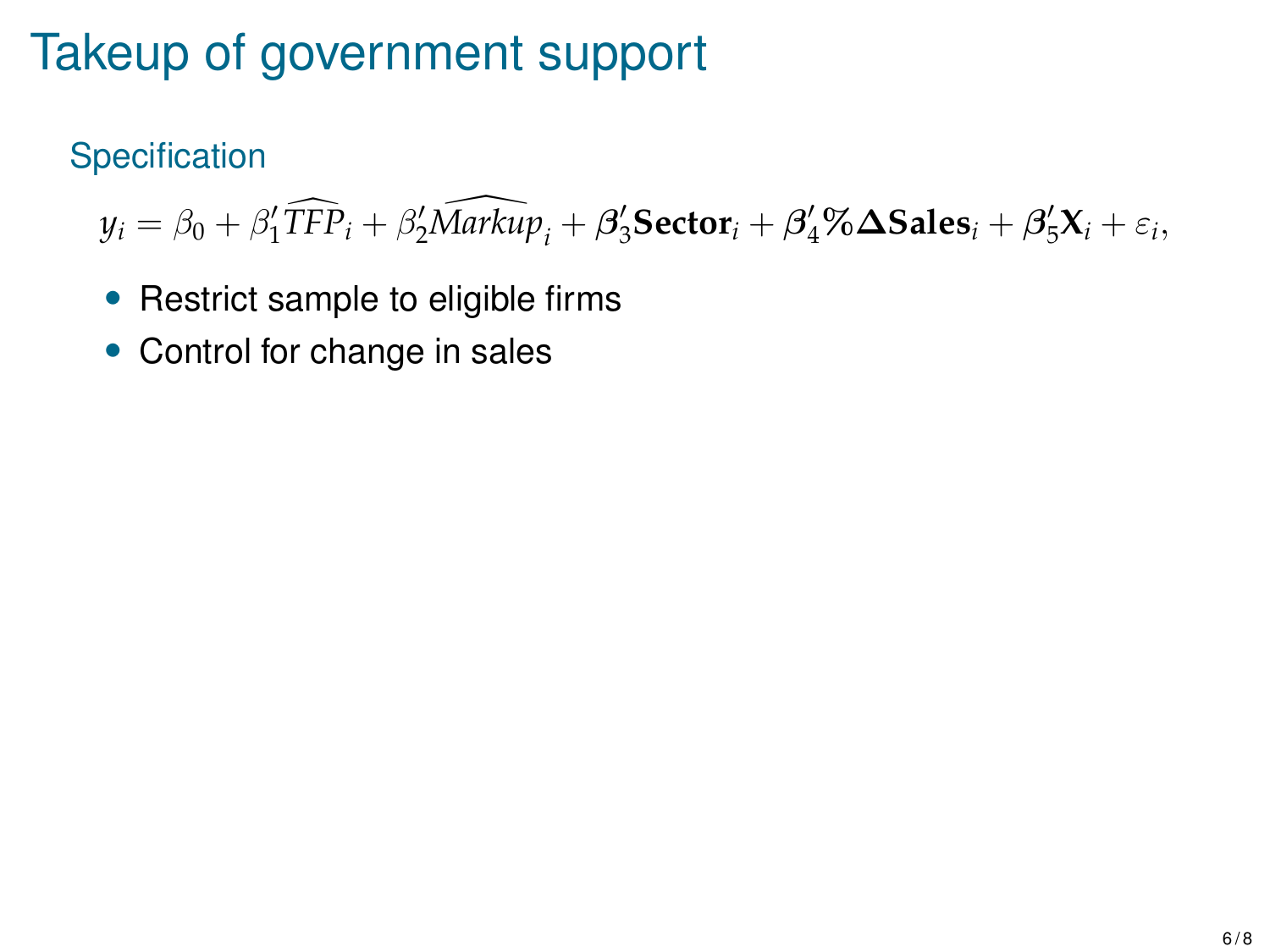# Takeup of government support

### **Specification**

 $y_i = \beta_0 + \beta'_1 \widehat{TFP}_i + \beta'_2 \widehat{Markup}_i + \beta'_3 \textbf{Sector}_i + \beta'_4 \% \Delta \textbf{Sales}_i + \beta'_5 X_i + \varepsilon_i,$ 

- Restrict sample to eligible firms
- Control for change in sales

#### **Results**

|                        | Debt         | Credit      | Tax         | Paid        |
|------------------------|--------------|-------------|-------------|-------------|
|                        | Moratorium   | Lines       | Deferral    | Furlough    |
| $TFP_i$                | $-0.066$ *** | $-0.022***$ | $-0.031***$ | $-0.043***$ |
|                        | (0.006)      | (0.005)     | (0.007)     | (0.013)     |
| Markup,                | 0.002        | $-0.007$    | $-0.003$    | $-0.003$    |
|                        | (0.005)      | (0.005)     | (0.007)     | (0.013)     |
| $% \triangle$ Sales FE | Yes          | Yes         | Yes         | Yes         |
| Obs.                   | 5242         | 5213        | 5418        | 1865        |
| $R^2$                  | 0.074        | 0.042       | 0.073       | 0.101       |

• Higher-productivity firms less likely to use all policies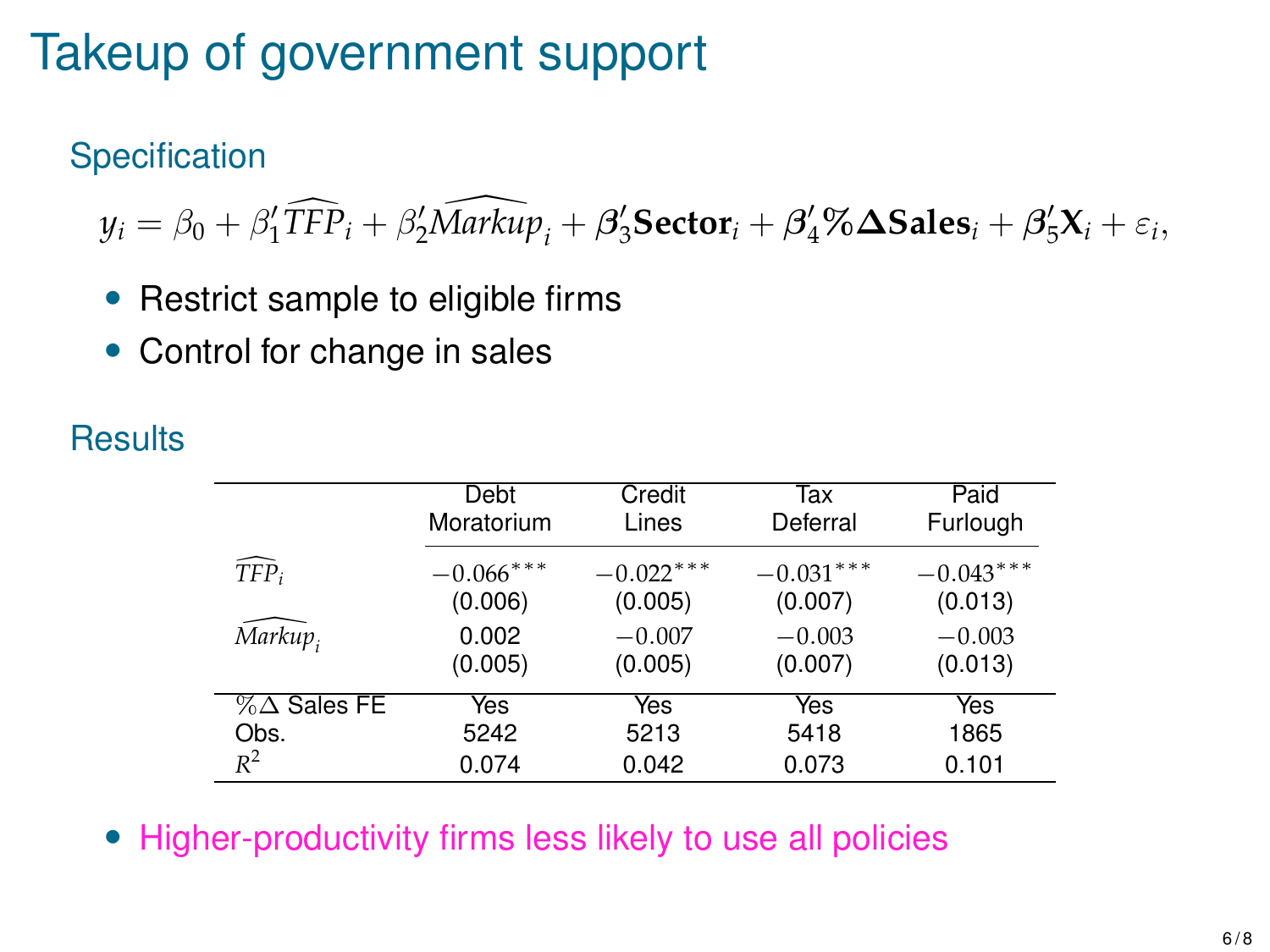# Firm exit

Specification

$$
exit_{i,t} = \beta_0 + \beta_1 \widehat{TFP}_{i,t-2} + \beta_2 \widehat{Markup}_{i,t-2} + \mathbb{1}_{t=2020} (\beta_3 \widehat{TFP}_{i,t-2} + \beta_4 \widehat{Markup}_{i,t-2})
$$

$$
+ \beta_5' \text{Sector-year}_{i,t-2} + \beta_6' \mathbf{X}_{i,t-2} + \varepsilon_{i,t}
$$

• Exit data for 2016–2020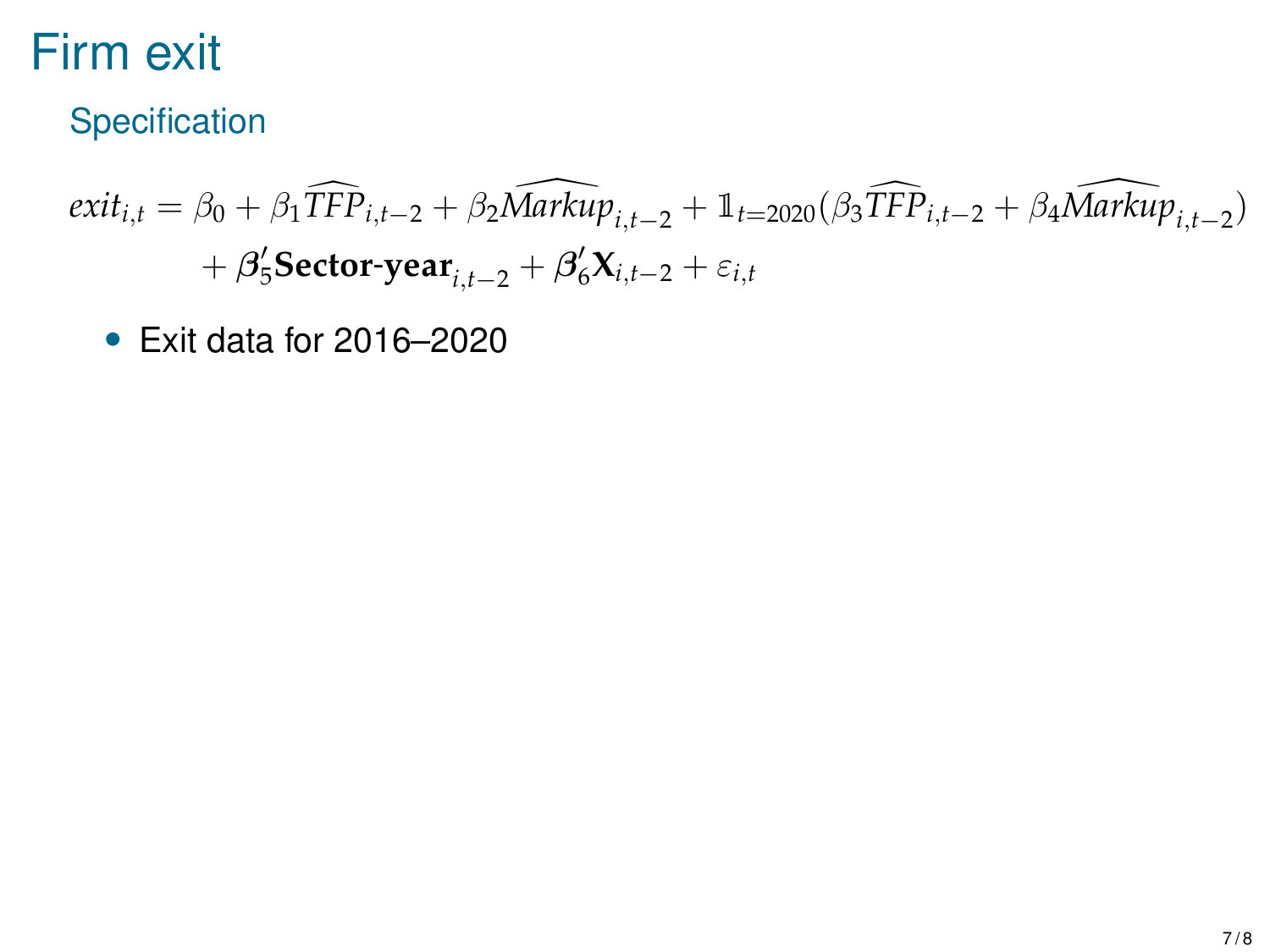# Firm exit

Specification

$$
exit_{i,t} = \beta_0 + \beta_1 \widehat{TFP}_{i,t-2} + \beta_2 \widehat{Markup}_{i,t-2} + \mathbb{1}_{t=2020} (\beta_3 \widehat{TFP}_{i,t-2} + \beta_4 \widehat{Markup}_{i,t-2})
$$

$$
+ \beta_5' \text{Sector-year}_{i,t-2} + \beta_6' \mathbf{X}_{i,t-2} + \varepsilon_{i,t}
$$

• Exit data for 2016–2020

**Results** 

|                                    | Exit         |
|------------------------------------|--------------|
| $TFP_i$                            | $-0.0073***$ |
|                                    | (0.0002)     |
| $\mathbb{1}_{t=2020} \times TFP_i$ | $0.0030***$  |
|                                    | (0.0004)     |
|                                    |              |
| Markup,                            | $0.0020***$  |
|                                    | (0.0002)     |
| $1t=2020 \times Markup$            | 0.0000       |
|                                    | (0.0005)     |
| Obs.                               | 1.106.574    |
|                                    | 0.007        |

• Selection through exit weakened in recession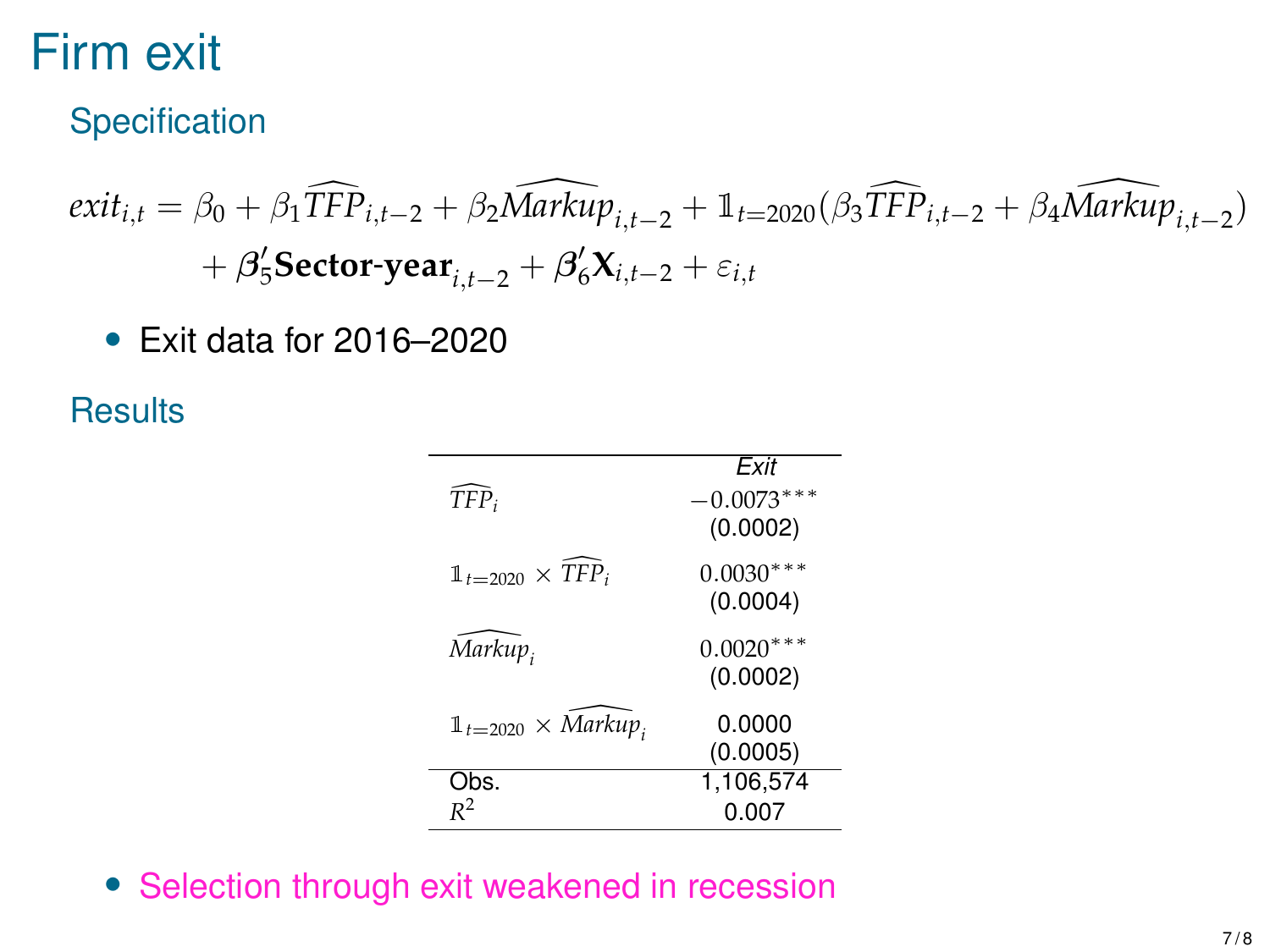Firm production problem

$$
\pi_i = \max_{n_i} \left\{ p a z_i n_i^{\alpha} - w n_i - \left(\lambda + \frac{\tau n_i}{2}\right) w n_i - \gamma \right\}, \quad \lambda \in \mathbb{R}, \tau > 0
$$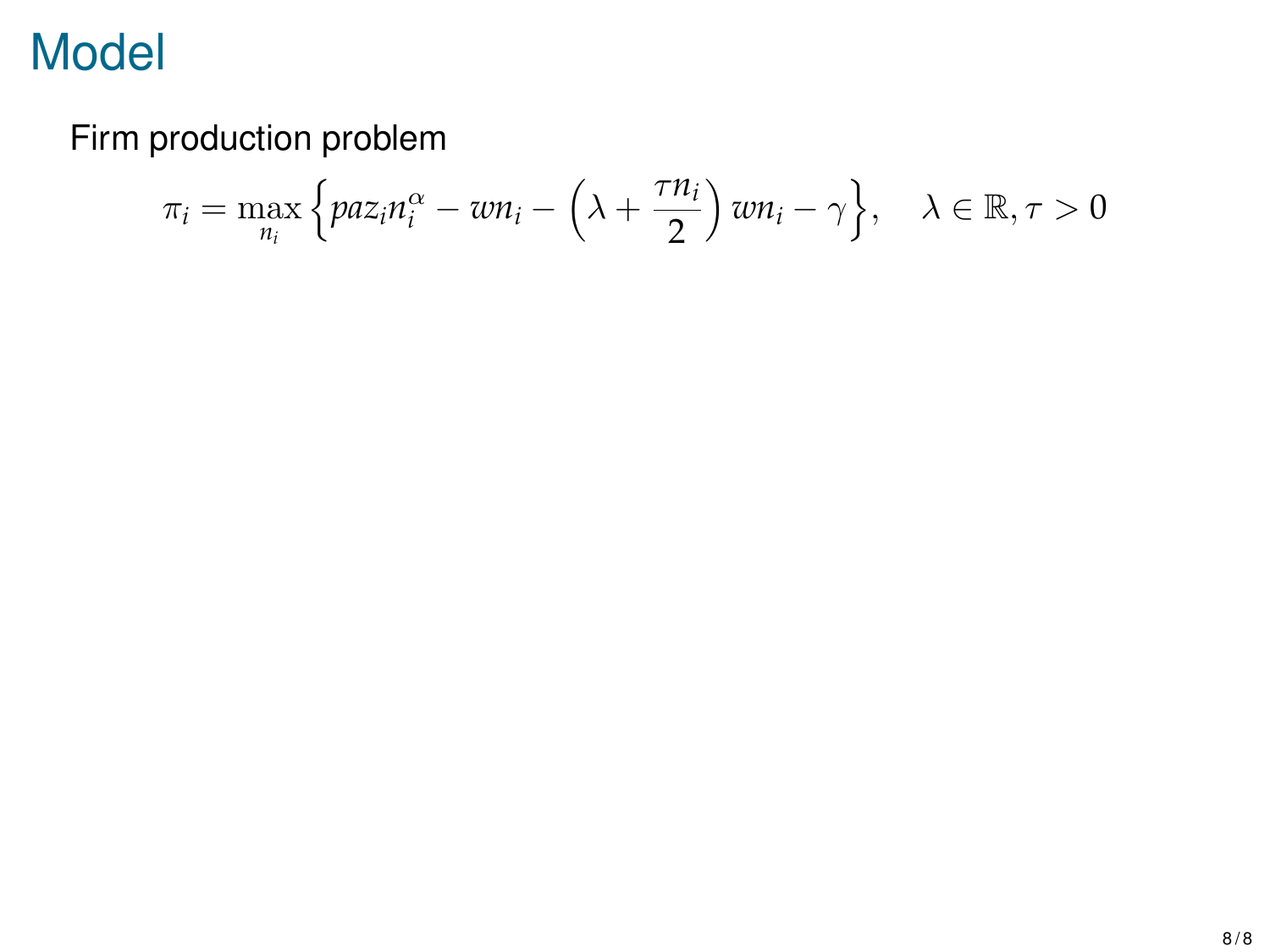Firm production problem

$$
\max_{n_i} \left\{ \tilde{p} z_i n_i^{\alpha} - \left( 1 + \lambda + \frac{\tau n_i}{2} \right) n_i - \gamma \right\} \quad \lambda \in \mathbb{R}, \tau > 0
$$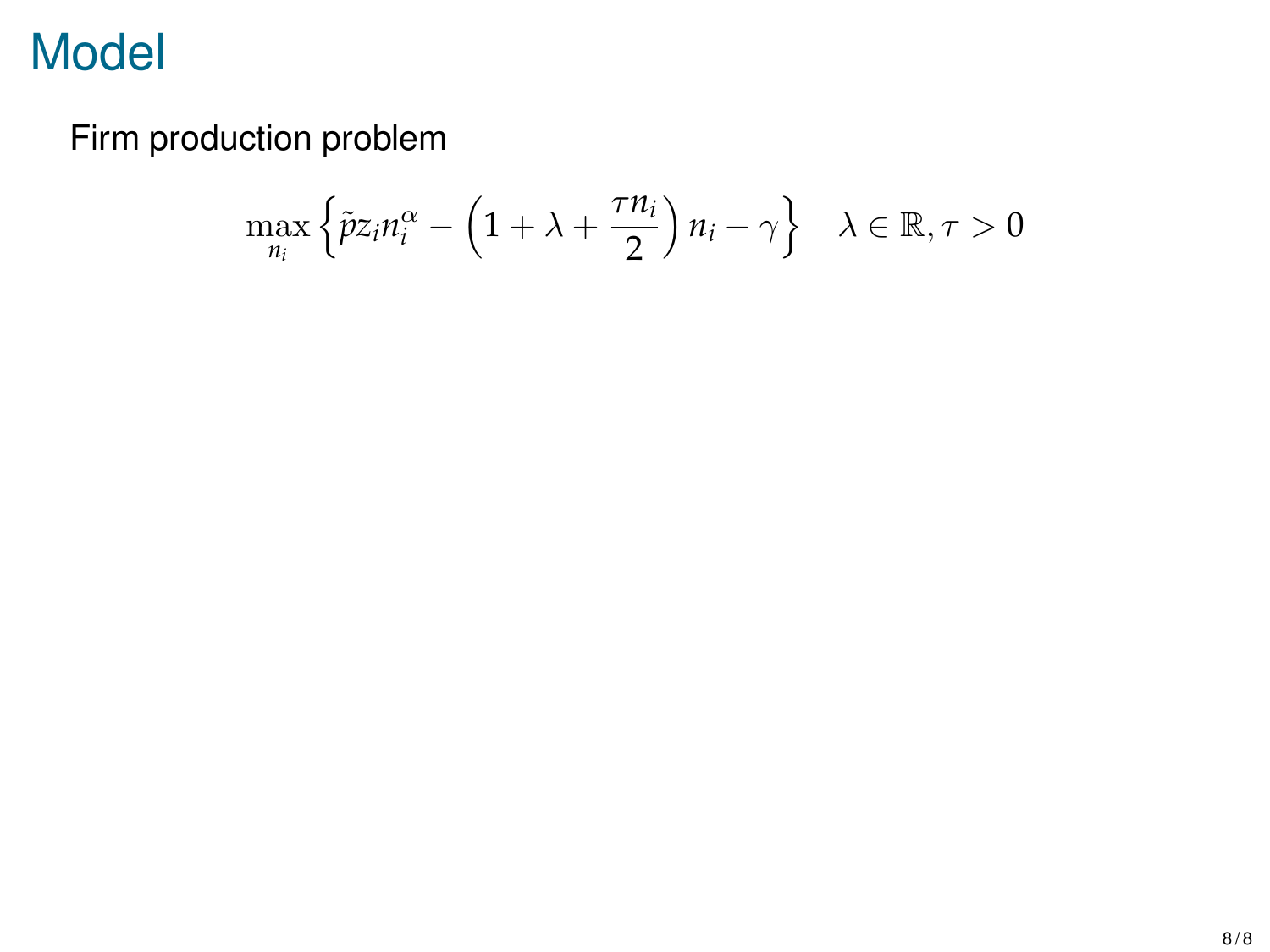Firm production problem

$$
\max_{n_i} \left\{ \tilde{p} z_i n_i^{\alpha} - \left( 1 + \lambda + \frac{\tau n_i}{2} \right) n_i - \gamma \right\} \quad \lambda \in \mathbb{R}, \tau > 0
$$

Result 1: Employment decreases less at higher productivity firms

$$
\frac{\partial\left(\frac{\partial n_i/\partial\tilde{p}}{n_i}\right)}{\partial z_i}<0.
$$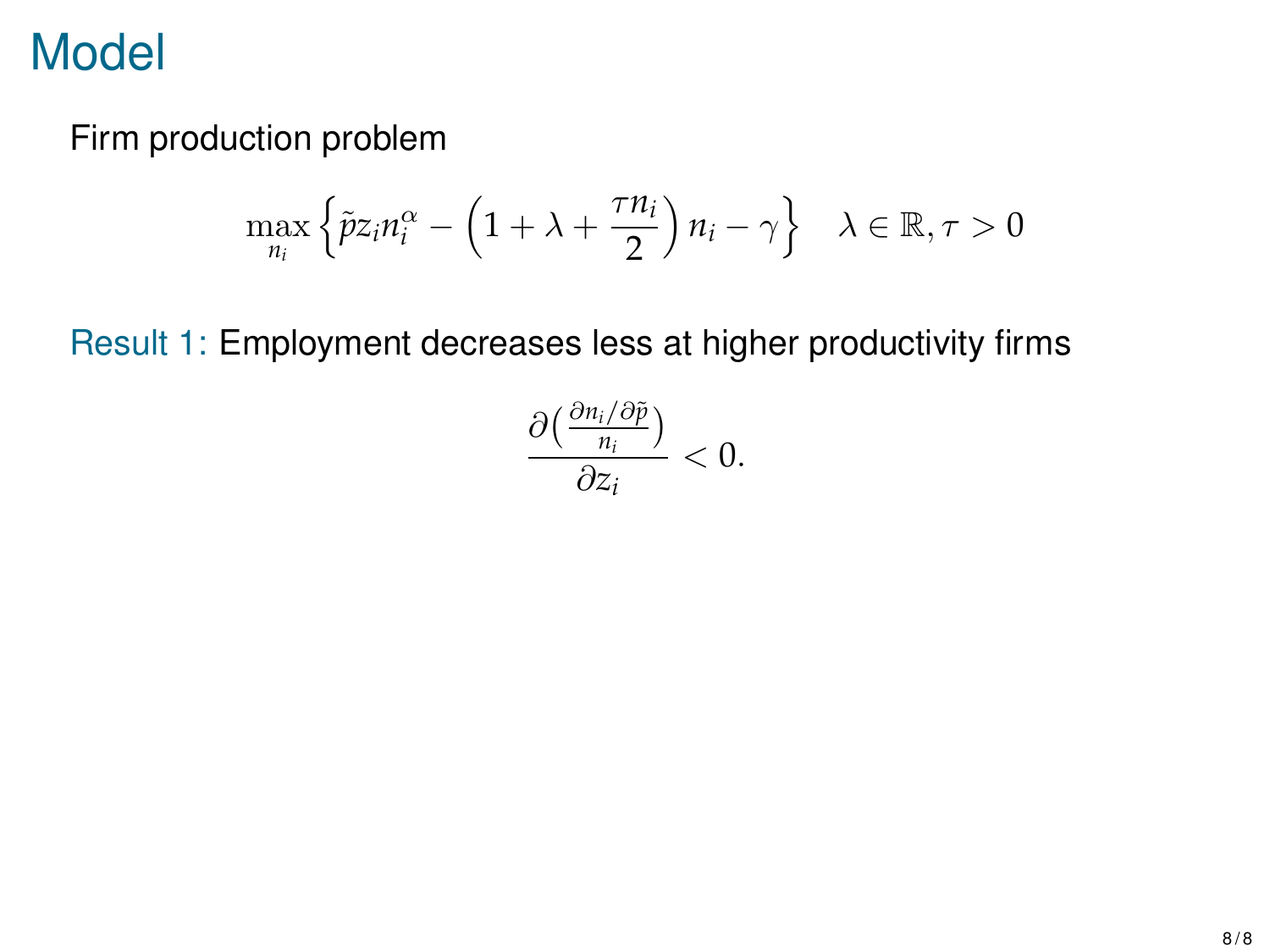#### Firm production problem

$$
\max_{n_i} \left\{ \tilde{p} z_i n_i^{\alpha} - \left( 1 + \lambda + \frac{\tau n_i}{2} \right) n_i - \gamma \right\} \quad \lambda \in \mathbb{R}, \tau > 0
$$

Result 1: Employment decreases less at higher productivity firms



Result 2: Sales changes vary less than employment changes across firm

$$
\left|\frac{\partial\left(\frac{\partial s_i/\partial\tilde{p}}{s_i}\right)}{\partial z_i}\right|<\left|\frac{\partial\left(\frac{\partial n_i/\partial\tilde{p}}{n_i}\right)}{\partial z_i}\right|.
$$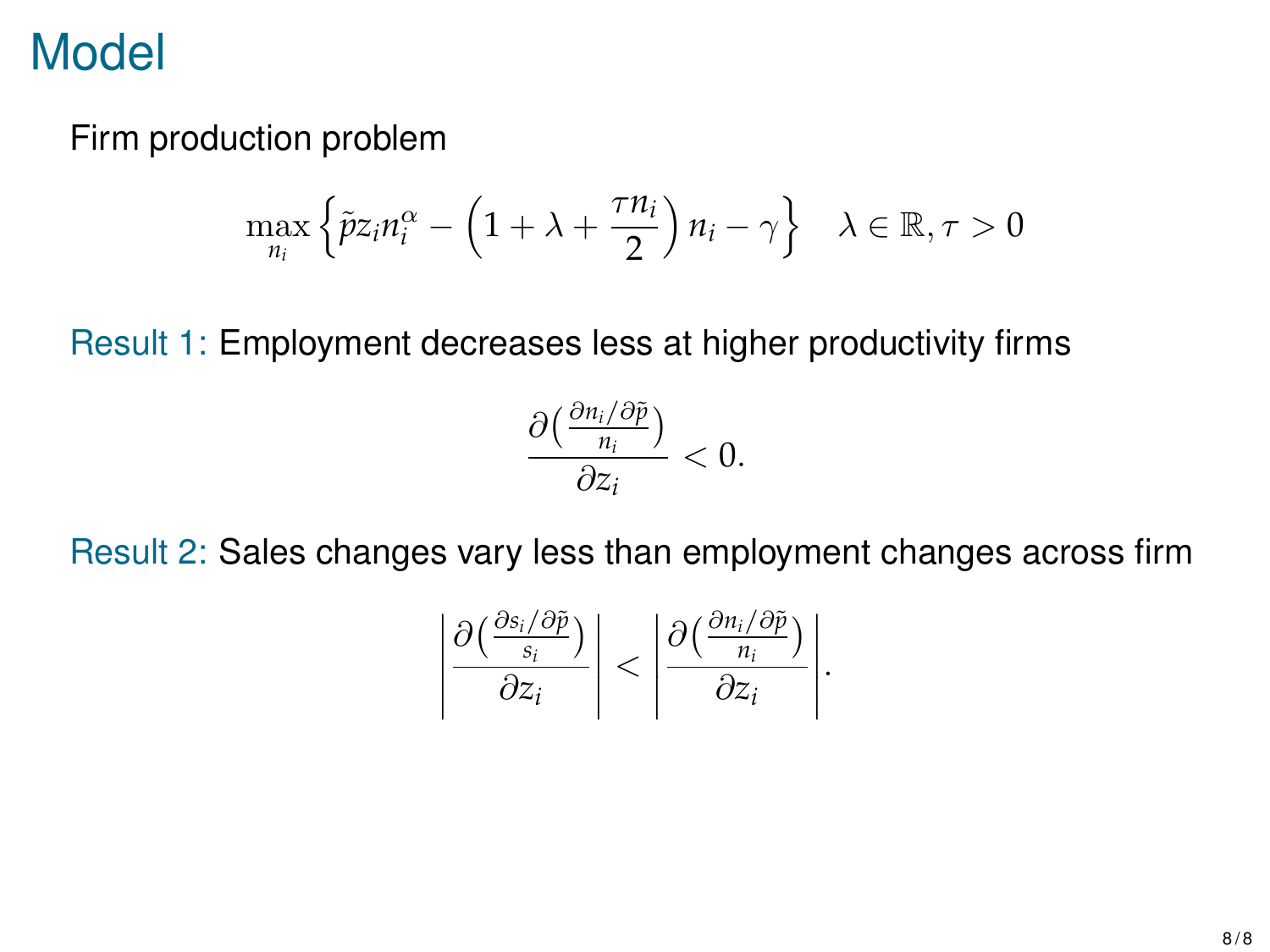#### Firm production problem

$$
\max_{n_i} \left\{ \tilde{p} z_i n_i^{\alpha} - \left( 1 + \lambda + \frac{\tau n_i}{2} \right) n_i - \gamma \right\} \quad \lambda \in \mathbb{R}, \tau > 0
$$

Result 1: Employment decreases less at higher productivity firms



Result 2: Sales changes vary less than employment changes across firm

$$
\left|\frac{\partial\left(\frac{\partial s_i/\partial\tilde{p}}{s_i}\right)}{\partial z_i}\right|<\left|\frac{\partial\left(\frac{\partial n_i/\partial\tilde{p}}{n_i}\right)}{\partial z_i}\right|.
$$

Result 3: Aggregate productivity increases for  $\Delta \tilde{p} < 0$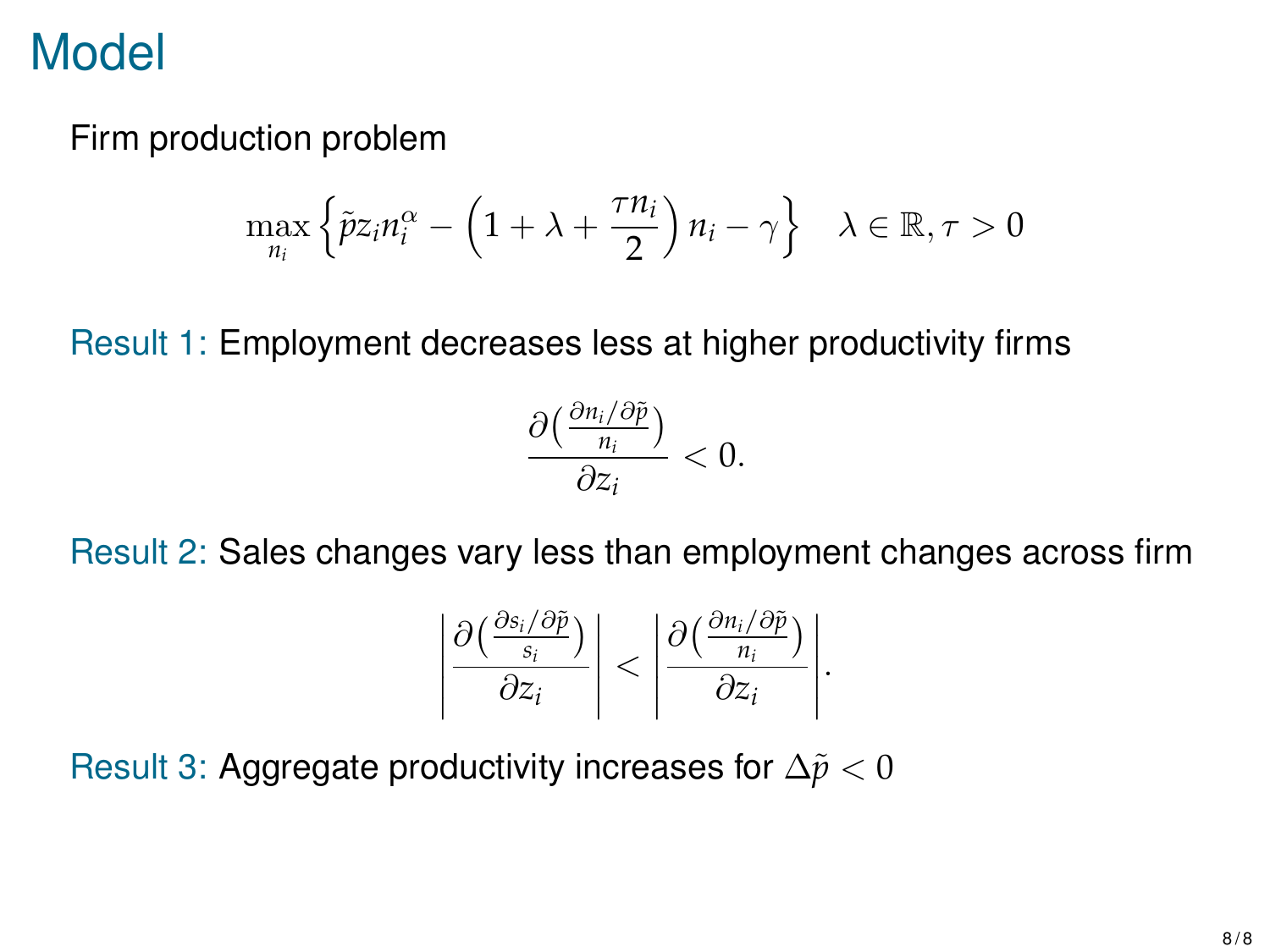### Firm production problem

$$
\max_{n_i} \left\{ \tilde{p} z_i n_i^{\alpha} - \left( 1 + \lambda + \frac{\tau n_i}{2} \right) n_i - \gamma \right\} \quad \lambda \in \mathbb{R}, \tau > 0
$$

Result 1: Employment decreases less at higher productivity firms



Result 2: Sales changes vary less than employment changes across firm

$$
\left|\frac{\partial\left(\frac{\partial s_i/\partial\tilde{p}}{s_i}\right)}{\partial z_i}\right|<\left|\frac{\partial\left(\frac{\partial n_i/\partial\tilde{p}}{n_i}\right)}{\partial z_i}\right|.
$$

Result 3: Aggregate productivity increases for  $\Delta \tilde{p} < 0$ 

Remark: For ∆˜*p* < 0, support necessary to avoid low-productivity exits